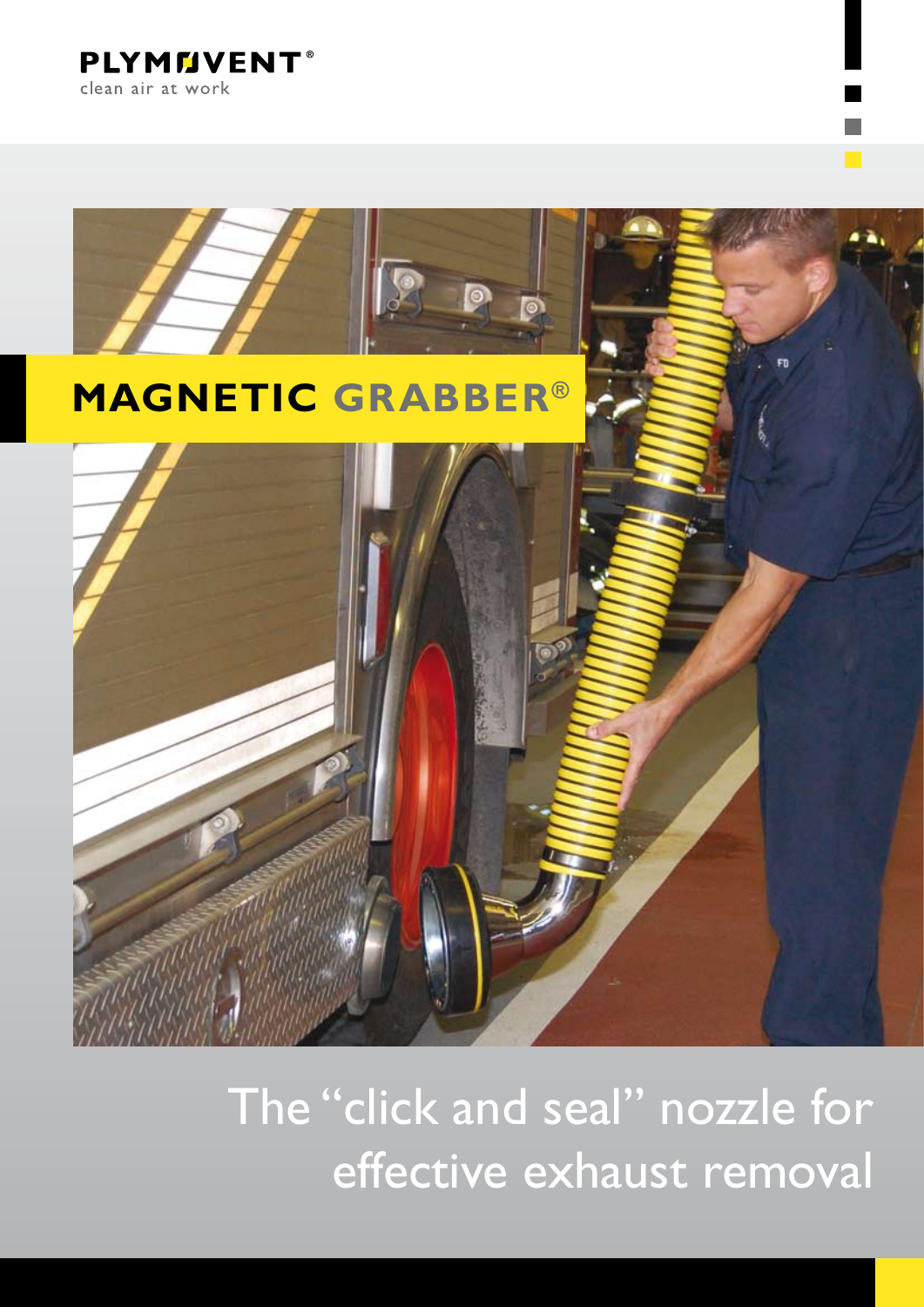

## **WHY Diesel exhaust extraction IS IMPORTANT**

Diesel engines, used in fire trucks, produce a mixture of toxic gases and particulates from the combustion process. These hazardous vehicle exhaust emissions in a fire station are one of a firefighter's most significant cancer health risk and a serious legal liability for the fire department. It is essential to create healthy and safe working conditions by reducing these risks. Protective measures are an important aspect of this.

Eliminate this hazard from your fire station with our vehicle exhaust capture and removal systems. From existing stations to new design-built, our totally automatic start-up and disconnect source capture systems are the recommended method for controlling exhaust emissions in your station.

## **the magnetic grabber** ®

Now there is an exhaust removal system for every station. Combining the various benefits of the Magnetic Grabber® and the opportunity to have an easy to use professional Plymovent system in your station make the decision an easy one.

## **Easy to operate - "Click and Seal"**

The conical design makes attaching the Magnetic Grabber® to the vehicle extremely user friendly. At the sound of a clear "click" you know you have a correctly "sealed" connection of the system to the vehicle, minimizing the danger of diesel exhaust emissions in the station. The strategically positioned magnets ensure a good connection to the vehicle, as well as a controlled automatic disconnect when the vehicle exits the station.

#### **Professional Look and performance**

With its stainless polished look the Magnetic Grabber® is easy to recognize, but also the functionality is what you can expect of a Plymovent system. With no obstuctions in the hose, the system can remove dangerous diesel exhaust at its maximum capacity. The new Magnetic Grabber® system can be quickly attached to any vehicle equipped with the innovative Plymovent tailpipe connector. The tailpipe connector's ambient air intake also ensures the vehicle's exhaust temperatures are reduced thereby making the system safer to use.

#### **safety of the System**

In order to protect your investment and provide protection against damages, Plymovent has integrated a rubber cover on the Magnetic Grabber®. With the Magnetic Grabber's® rubber cover, along with your systems Safety Disconnect, you and your system are well protected.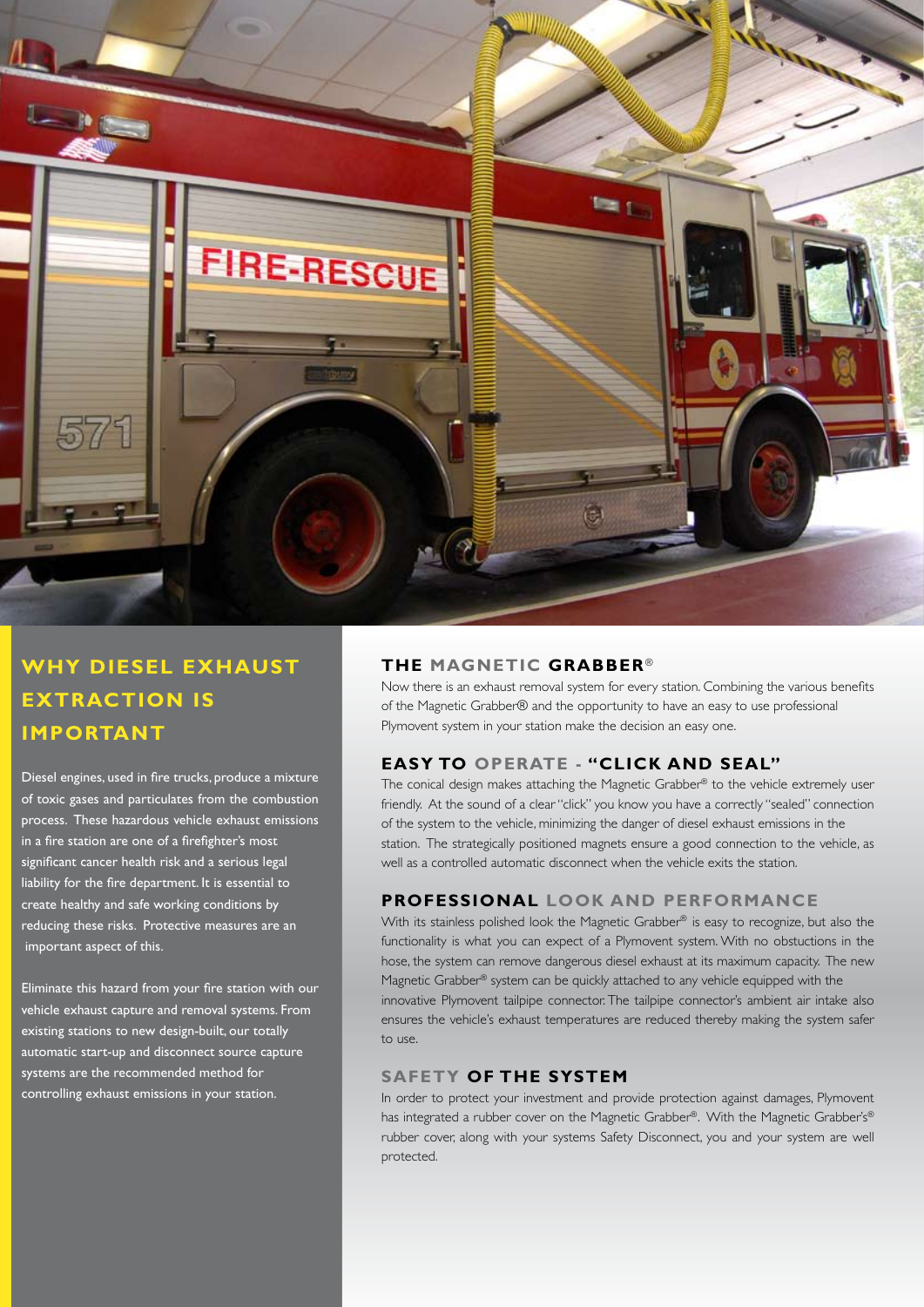

avoid damage to vehicle and surroundings



Ambient air intake protects the system and surroundings from high-temperature exhaust gasses

## **Benefits**

- **▪ Easy to operate "click and seal"**
- **▪ Virtually 100% source capture**
- **▪ Ambient air intake**
- **▪ Unique conical design for easy use**
- **▪ Functions without electrical power input**





Plymovent has over 30 years of experience and tens of thousands of source capture ventilation and filtration installations worldwide. With subsidiaries and distributors in over 45 countries, Plymovent is your knowledge based partner for source capture technology. Over 50,000 Plymovent source capture systems across the world have been installed to reduce hazardous vehicle exhaust emissions in a variety of sectors including:

- Volunteer and paid fire departments
- Federal and state fire stations
- EMS departments
- Training facilities
- Private and corporate fire stations
- Airport ARFF stations
- Military, fleets and automotive